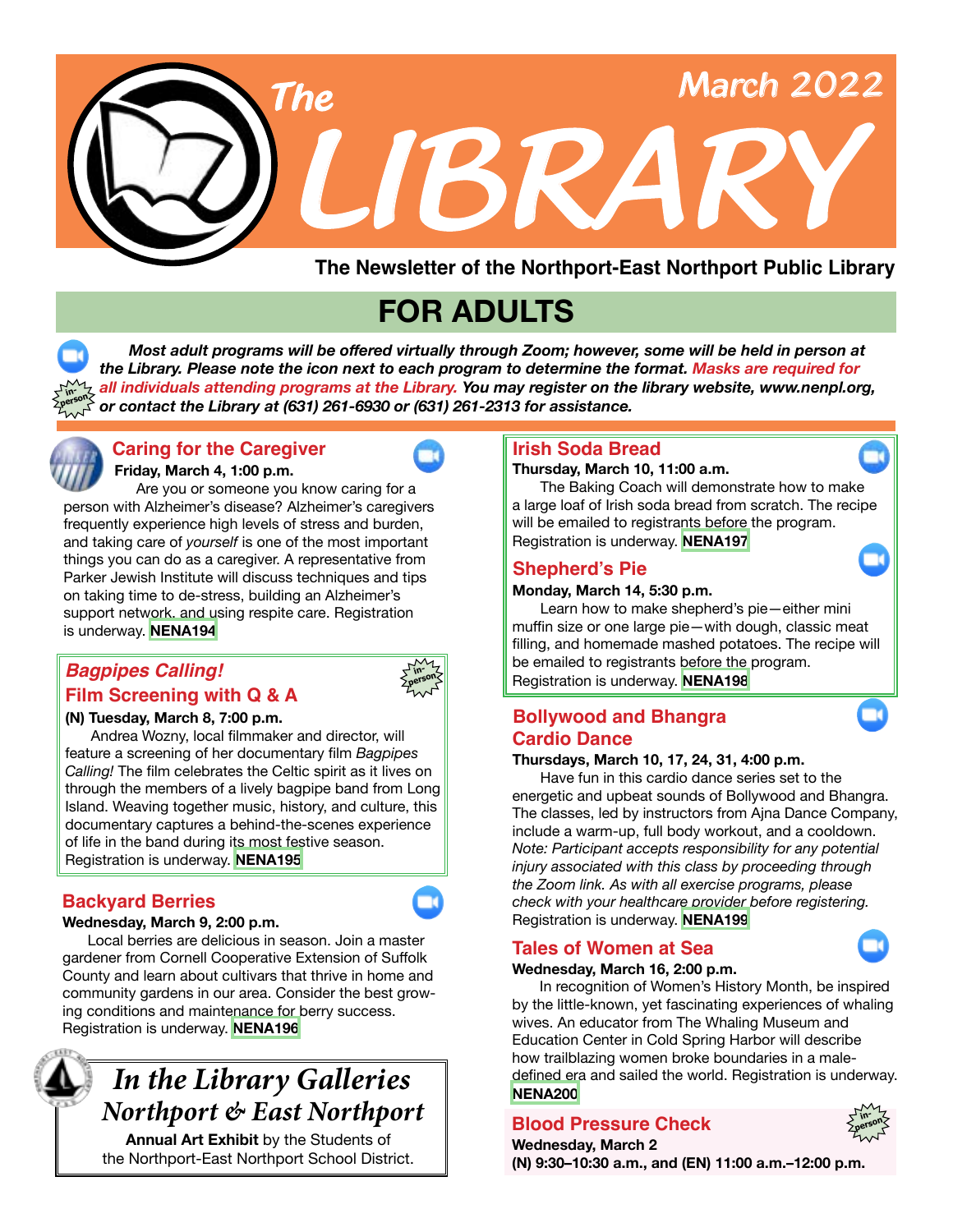# **FOR ADULTS**

**inperson**

### **Defensive Driving Class**

### **(N) Friday, March 18, 9:30 a.m.–3:30 p.m.**

 A representative from Empire Safety Council will conduct a 6-hour defensive driving class. Payment of \$30 is required at registration, by check, payable to "Empire Safety Council." *In-person registration at the* 

### *Northport building onl***y** *begins March 1*.

This program is limited to Northport-East Northport Public Library cardholders. **[NENA201](https://www.nenpl.org/events/defensive-driving-class-person-1)**

*Note: These courses promote safe driving and help participants maintain their driving skills. Check with your insurance company about the specific premium and point reductions available to you.*

# *Book Group*



**(N) Monday, March 28, 7:00 p.m.**

Join Librarian Candace Reeder to discuss *The Living and the Lost* by Ellen Feldman (Long Island Reads 2022 selection)*.* Registration is underway. **[NENA211](https://www.nenpl.org/events/novel-ideas-person-1)**

# **Art Around the World: The Van Gogh Museum**

### **Tuesday, March 29, 7:00 p.m.**

Take a trip to Amsterdam with art historian Jay Schuck as he leads a virtual tour through the galleries of the Van Gogh Museum. **[NENA210](https://www.nenpl.org/events/art-around-world-van-gogh-museum-zoom)**



**Thursday, April 7, 2022 • 4:00 p.m. - 7:00 p.m. Northport Public Library**

# **Introduction to Craigslist**

### **Thursday, March 3, 7:00 p.m.**

 Would you like to buy or sell items on the popular classified advertising website craigslist.org? This lecture will cover the basics of account creation, checking reliability of sellers and buyers, online safety, and more. Registration is underway. **[NENC509](https://www.nenpl.org/events/introduction-craigslist-zoom)**

# **SeniorNet:**

### **Introduction to Google Calendar**

### **Tuesday, March 8, 2:00 p.m.**

 If you have a Gmail account, you have access to Google Calendar. Attend this program to learn how to manage your Google Calendar, add and modify calendar entries and reminders, and more. Registration is underway. **[NENC512](https://www.nenpl.org/events/seniornet-introduction-google-calendar-zoom)**

# **Film and Television Programs**

### **(N) Monday, March 7, 2:00 p.m. The Queen of Comedy: Lucille Ball**



 Lecturer Marc Courtade will celebrate the life and career of Lucille Ball, who rose from humble origins to become one of the most powerful women in Hollywood, including the first woman to run a major studio. She entertained us and remains one of the finest comediennes ever known. Registration begins February 14. **[NENR360](https://www.nenpl.org/events/queen-comedy-lucille-ball-person-0)**

### *Casablanca*

### **(N) Monday, March 14, 2:00 p.m.**

 Join film historian Larry Wolff for behindthe-scenes stories of the writing, filming, and international cast in this classic film set against a background of WWII. A memorabilia display is included. Registration begins February 21. **[NENR361](https://www.nenpl.org/events/casablanca-person-0)**

# *The French Dispatch* **Cinema at the Library: in-**

### **(N) Wednesday, March 23, 6:30 p.m.** Join Cinema Arts Centre co-director Dylan Skolnick to view and discuss *The French Dispatch*. The plot follows three

very different storylines as the French outpost of the fictional *Evening Sun* newspaper creates its final issue. Rated R. 108 min. Registration begins February 28. **[NENR359](https://www.nenpl.org/events/cinema-library-french-dispatch-person-0)**



# **Medicare Counseling**

**by phone: Wednesday, March 9 10:00 a.m. [NENA202](https://www.nenpl.org/events/medicare-counseling-phone-7) 10:30 a.m. [NENA203](https://www.nenpl.org/events/medicare-counseling-phone-6) 11:00 a.m. [NENA204](https://www.nenpl.org/events/medicare-counseling-phone-5) 11:30 a.m. [NENA205](https://www.nenpl.org/events/medicare-counseling-phone-4)** Registration begins March 1.

**in-person: (N) Tuesday, March 15 10:00 a.m. [NENA206](https://www.nenpl.org/events/medicare-counseling-person-northport-1) 10:30 a.m. [NENA207](https://www.nenpl.org/events/medicare-counseling-person-northport-2) 11:00 a.m. [NENA208](https://www.nenpl.org/events/medicare-counseling-person-northport) 11:30 a.m. [NENA209](https://www.nenpl.org/events/medicare-counseling-person-northport-0)**

**Computer and Technology Classes**

# **All About Selling on eBay**



 Are you interested in selling items on eBay? Attend this class to learn about setting up an account, creating item descriptions, attaching photos, and determining costs. Basic familiarity with eBay is required for this class. Registration is underway. **[NENC510](https://www.nenpl.org/events/all-about-selling-ebay-zoom)**

# **Introduction to Microsoft Word**

### **Tuesday, March 15, 6:30 p.m.**

 Learn the basics of word processing using Microsoft Word. Topics include creating, saving, and editing a document, as well as formatting text and pages. Basic computer knowledge required. Registration is underway. **[NENC511](https://www.nenpl.org/events/introduction-microsoft-word-zoom)**



**person**

**inperson**





**inperson**

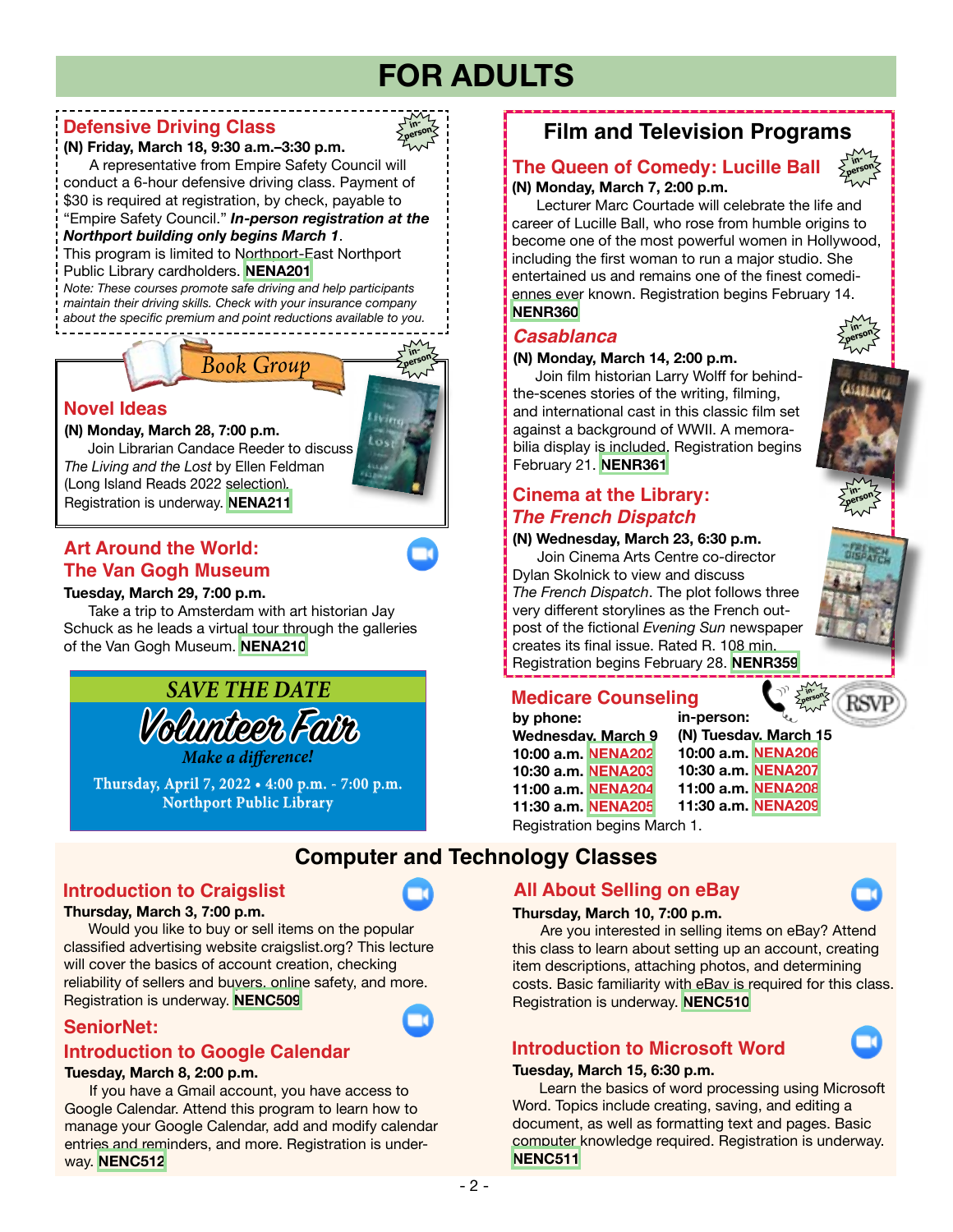# **FOR ADULTS**

# **Language Learning & Literacy**

## **Everyday Spanish**

### **Tuesdays, March 1, 8, 15, 22, 29, April 5, 12, 26, 4:00 p.m.**

Spanish conversation with a focus on building listening skills, improving comprehension, and mastering key vocabulary to help you start conversing in Spanish immediately. Please note: this is not a traditional leveled Spanish language class. Registration is underway. **[NENR354](https://www.nenpl.org/events/everyday-spanish-zoom-16)**



## **Getting Started with Mango—Italian**

### **(EN) Wednesdays, March 2, 9, 16, 23, 30, 2:00 p.m.**

Ciao amici! Interested in starting to learn Italian or to refresh your memory of what you have learned in the past? This series will get you started with Mango, a language learning site and app, which is available through the Library. Every week we will go over the first few Mango lessons together and learn about other resources available to help immerse yourself in the language. Registration is underway. **[NENR355](https://www.nenpl.org/events/getting-started-mango-italian-person)**

### **Dynamic English**

### **Thursdays, March 3, 17, 24, 31, April 7, 14, 28, 7:00 p.m.**

Develop your English vocabulary, grammar, reading, and pronunciation with this friendly English conversation group. Registration is underway. **[NENR351](https://www.nenpl.org/events/dynamic-english-zoom-9)**

### **Pronunciation Practice**

#### **Mondays, March 7, 14, 21, 28, April 4, 11, 25, 6:00 p.m.**

Improve your English pronunciation skills with a certified Speech Language Pathologist and Accent Modification Trainer. You will learn how to use Standard American English sounds and strategies that will help you to get your point across. Registration is underway. **[NENR352](https://www.nenpl.org/events/pronunciation-practice-zoom-14)**

### **All About Amazon Prime**

#### **Thursday, March 17, 7:00 p.m.**

 There is more to Amazon Prime than two-day shipping. Learn all about everything you can do with your Prime membership, from music, ebooks, videos, photo storage, same-day delivery, to shopping discounts, and more. Registration is underway. **[NENC513](https://www.nenpl.org/events/all-about-amazon-prime-zoom)**

### **Introduction to Google Forms**

### **Thursday, March 24, 7:00 p.m.**

 Learn about Forms, Google's app for surveys, quizzes, opinion polls, event registration, and more. See how to customize forms, and learn how to import form submission results into a spreadsheet for analysis and other uses. Registration is underway. **[NENC514](https://www.nenpl.org/events/introduction-google-forms-zoom)**

### **Inglés básico para hispanohablantes**

**(EN) Sábados 5, 12, 19, 26 de marzo, 2, 9 de abril, 11:00 a.m.**

 ¿Le gustaría comenzar a desarrollar habilidades básicas de inglés para usar en el trabajo o conversar con los maestros de sus hijos, o profesionales médicos y con los vecinos en su comunidad? Únase a nosotros para comenzar a practicar inglés en un ambiente informal, amigable, y relajado. Ven a conocer a sus vecinos y diviértese mientras aprende. Registro en curso. **[NENR350](https://www.nenpl.org/events/ingles-basico-para-hispanohablantes-en-persona-basic-english-spanish-speakers-person-2)**

### **Basic English for Spanish Speakers**

#### **(EN) Saturdays, March 5, 12, 19, 26, April 2, 9, 11:00 a.m.**

 Would you like to start developing basic English skills to use at work or to converse with your children's teachers, or medical professionals and with neighbors in your community? Join us to start practicing English in an informal, friendly and relaxed environment. Come meet your neighbors and have fun while you learn. Registration is underway. **[NENR350](https://www.nenpl.org/events/ingles-basico-para-hispanohablantes-en-persona-basic-english-spanish-speakers-person-2)**

### **Quick Reads**

### **Tuesday, March 29, 7:00 p.m.**

This informal reading group is designed for intermediate English language learners and for those who would like to develop their literacy skills. The reading selection will be emailed one week after registration. Registration begins March 1. **[NENR358](https://www.nenpl.org/events/quick-reads-zoom-1)**

### **Introduction to Gmail and Other Email Services**

### **Thursday, March 31, 7:00 p.m.**

 Learn about using Gmail and other email services on the internet. See how to send, receive, forward, and reply to email. Learn how to create folders for storing and sorting your email messages. Registration is underway. **[NENC515](https://www.nenpl.org/events/introduction-gmail-and-other-email-services-zoom)**

### **Introduction to Microsoft PowerPoint**

### **Tuesday, April 5, 6:30 p.m.**

 Learn how to create presentations with Microsoft PowerPoint. The class covers the basics of desiging a slideshow including editing, formatting, saving, animation, video, and more. Prerequisite: basic computer knowledge. Registration is underway. **[NENC516](https://www.nenpl.org/events/introduction-microsoft-powerpoint-zoom)**



**en** persona<sup>®</sup>

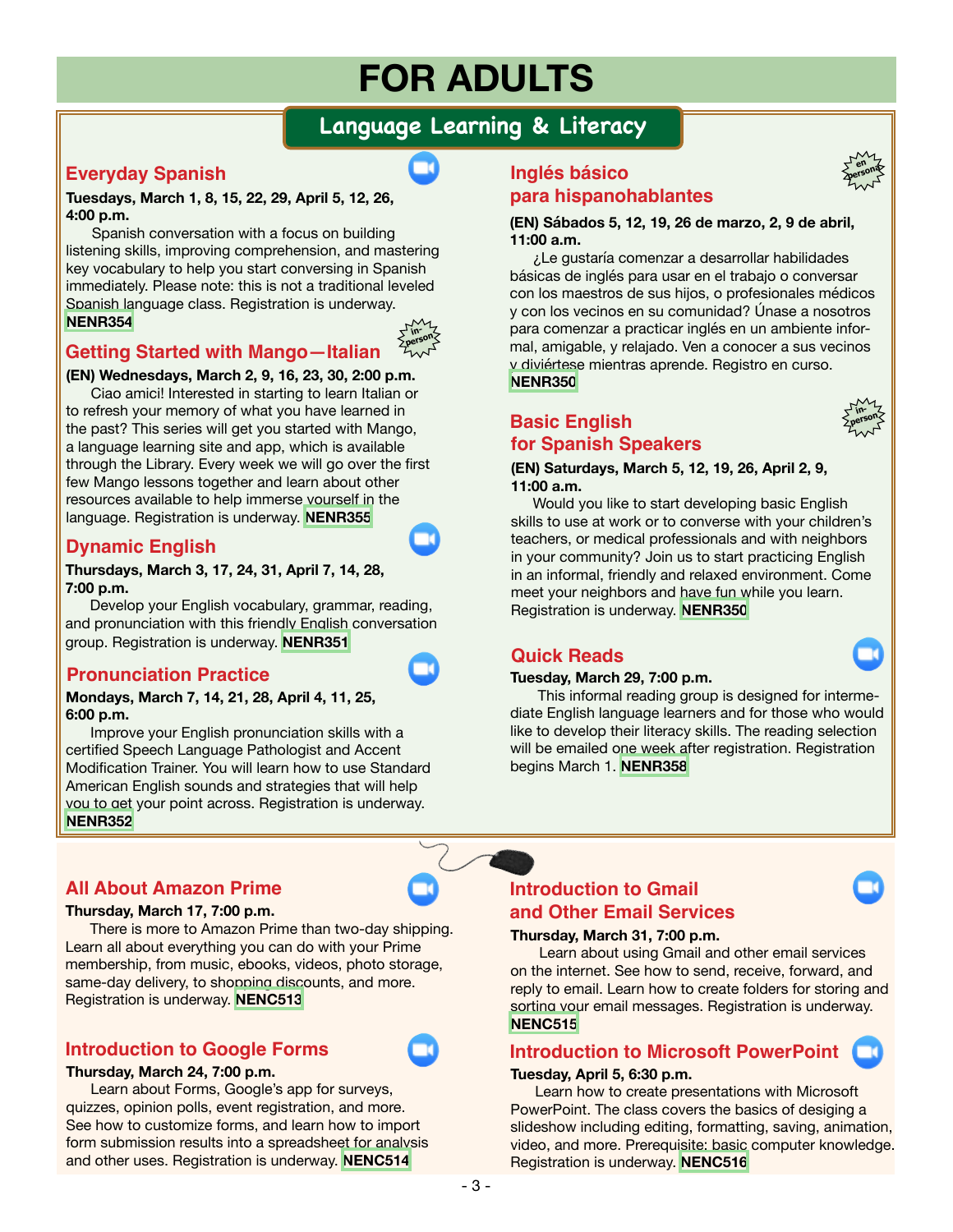# **Annual Library Vote**

# **Tuesday, April 5, 2022 9:00 a.m.–9:00 p.m.**

 The library's annual vote will be for two purposes: to vote on the library budget for 2022/2023 and to elect two trustees: the first for a term commencing immediately upon election and ending on June 30, 2023; the second to a five-year term commencing July 1, 2022 and ending on June 30, 2027.

### *Important Voting Facts:*

Northport building

#### **Public Information Meeting—**

Tuesday, March 22, 7:30 p.m.

**Who Can Vote—**Anyone who is

- 1. at least 18 years of age
- 2. a citizen of the United States
- 3. a resident of the Northport-East Northport School District #4 for at least 30 days
- 4. registered to vote

 If you have not voted within four years in a general, school, or library election, registration is required. You need to register prior to March 26 in person or by mail with the Suffolk County Board of Elections in Yaphank. Applications are available in both library buildings. Registration for library and school district elections only may be made in person prior to March 25 at the office of the School District Clerk, 158 Laurel Avenue, Northport, Monday through Friday from 8:00 a.m. to 4:00 p.m. any day that school is in session.

### **Absentee Ballot Applications are available in both library buildings.**

# **Community Resilience**

*"You may have to fight a battle more than once to win it."* ― Margaret Thatcher

 Resilience is the ability to thrive and to move forward after adversity. The role of public libraries as hubs for reliable information, learning, and community building is ever more critical to our future.

us to face new challenges, as they unfold in the present and the future. Our staff demonstrate repeatedly their **Language**  capacity to respond to difficult events with an invaluable combination of practical support on a broad range of **Learning** In moments of crisis, people turn to their libraries. Libraries hold histories filled with evidence of how events have been dealt with and overcome. Libraries provide the necessary information, tools, art, and literature to equip topics while mastering state-of-the-art skills.

 Continued investment in the library's physical space as well as its virtual presence affords patrons a choice in how they might access and enjoy library information, materials, and professional guidance. In 2021, the Northport building's roof was replaced to address persistent leaks. The new roof incorporated additional insulation and a reflective material to reduce energy use while providing a base for a new photovoltaic system to be installed later this year.

 This budget proposal reflects the Library Board's long-standing commitment to provide exceptional library service to the community. As dedicated stewards, we have carefully and thoroughly evaluated each component of the budget to effectively allocate resources in support of the library's mission "to inform, educate and culturally enrich the residents of all ages of the district through the selection, organization, promotion and dissemination of all forms of expression." This budget proposal ensures the continuation of our standard of excellence while complying with the property tax levy limit set by New York State.

### **Library Board of Trustees**

Margaret Hartough, Chairperson

Carolyn McQuade Georganne White Jacqueline Elsas Judith Bensimon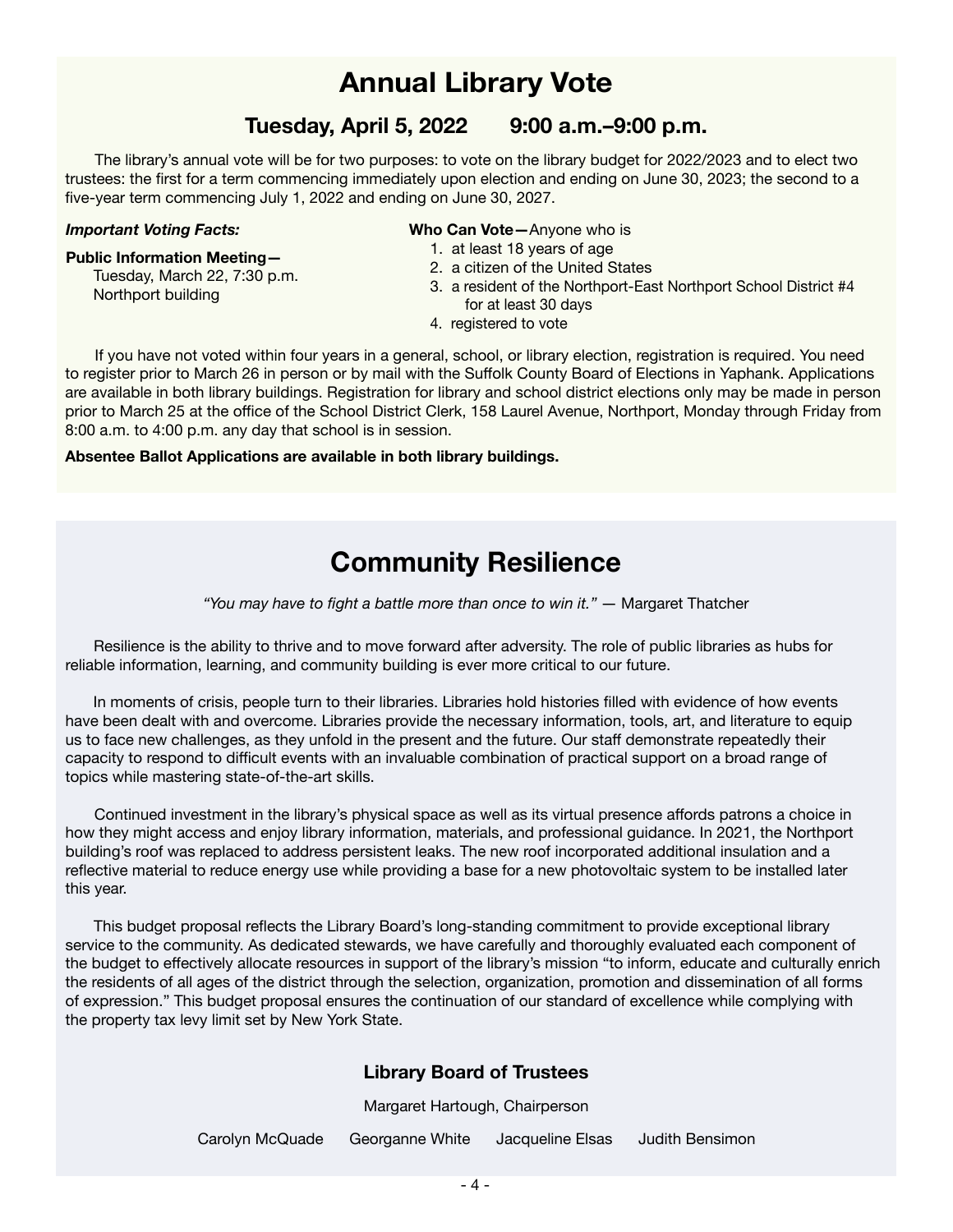





# **Library Activities 2020/2021\***

**22,199** residents in the community have library cards

**142,953** visits were made to the Library

**3,384** visits were made to the Library Courtyard

The Library has  **88,030** books for adults  **78,897** books for children  **58,949** DVDs, compact discs, audiobooks, video games, and Playaways

Our programs entertained, educated, and enriched  **6,138** adults  **1,759** teens  **12,550** children

**68,107** reference questions were answered  **41,911** asked by adults  **3,668** asked by teens  **22,528** asked by children

**272,958** items were checked out

**55,080** items were interlibrary loaned

**104,409** items were downloaded

**50,881** patrons used the library's Internet access

**3,109** patrons used the library's computer software

**9,003** items were purchased from the Library Café

**545,206** visits were made to the library website and social media

**\*Statistical report June 2021**

# **Proposed Library Operating Budget 2022/2023**

|                                                               | <b>APPROVED</b><br><b>BUDGET</b><br>2021/2022 | <b>PROPOSED</b><br><b>BUDGET</b><br>2022/2023 |
|---------------------------------------------------------------|-----------------------------------------------|-----------------------------------------------|
| <b>LIBRARY MATERIALS &amp; PROGRAMS</b>                       |                                               |                                               |
| <b>Books, Periodicals &amp; Electronic Resources</b>          | 505,800                                       | 506,600                                       |
| <b>DVDs, CDs, Audiobooks</b>                                  | 130,600                                       | 128,600                                       |
| Adult, Young Adult & Children's Programming                   | 137,600                                       | 135,400                                       |
|                                                               |                                               |                                               |
| <b>LIBRARY OPERATIONS</b>                                     |                                               |                                               |
| <b>Computer Hardware &amp; Software</b>                       | 113,500                                       | 98,500                                        |
| <b>Online Public Access Catalog &amp; Circulation Control</b> | 52,300                                        | 50,300                                        |
| <b>Telecommunications</b>                                     | 50,400                                        | 59,900                                        |
| <b>Equipment</b>                                              | 41,200                                        | 77,900                                        |
| <b>Office &amp; Library Supplies</b>                          | 48,600                                        | 49,800                                        |
| Café Supplies, NYS Sales Tax                                  | 38,800                                        | 39,200                                        |
| <b>Printing &amp; Postage</b>                                 | 74,900                                        | 74,800                                        |
| <b>Professional Development &amp; Training</b>                | 32,300                                        | 35,700                                        |
| <b>Accounting &amp; Legal Fees</b>                            | 101,600                                       | 93,500                                        |
| <b>SCLS Plan of Service Participation</b>                     | 76,600                                        | 77,000                                        |
|                                                               |                                               |                                               |
| <b>LIBRARY BUILDINGS &amp; MAINTENANCE</b>                    |                                               |                                               |
| <b>Fuels &amp; Utilities</b>                                  | 114,000<br>65,000                             | 109,900                                       |
| <b>Facilities Repairs &amp; Improvements</b>                  |                                               | 57,900                                        |
| <b>Maintenance Supplies</b>                                   | 27,500                                        | 22,900                                        |
| <b>Building &amp; Equipment Service Contracts</b>             | 228,400                                       | 264,900                                       |
| Insurance                                                     | 162,700                                       | 145,900                                       |
| <b>EMPLOYEE SALARIES</b>                                      |                                               |                                               |
| <b>Sunday &amp; Holiday</b>                                   | 180,000                                       | 181,100                                       |
| <b>Professional</b>                                           | 2,945,800                                     | 3,019,900                                     |
| Clerical/Technical, Café & Library Pages                      | 2,131,600                                     | 1,871,200                                     |
| <b>Custodial &amp; Security</b>                               | 533,200                                       | 512,600                                       |
|                                                               |                                               |                                               |
| <b>MANDATED &amp; EMPLOYEE BENEFITS</b>                       |                                               |                                               |
| <b>Social Security</b>                                        | 437,700                                       | 421,300                                       |
| <b>Retirement, Deferred Compensation</b>                      | 821,000                                       | 756,100                                       |
| Health Insurance, Disability & Group Life                     | 1,122,000                                     | 1,237,400                                     |
|                                                               |                                               |                                               |
| <b>CAPITAL &amp; TECHNOLOGICAL IMPROVEMENTS</b>               | 100,000                                       | 250,000                                       |
|                                                               | 10,273,100                                    | 10,278,300                                    |
| TOTAL EXPENDITURES                                            |                                               |                                               |
| <b>ANTICIPATED REVENUE</b>                                    |                                               |                                               |
| <b>Fines, Fees, Gifts &amp; Donations</b>                     | 23,500                                        | 12,400                                        |
| Interest, Library System Grant                                | 59,000                                        | 40,300                                        |
| Café                                                          | 18,000                                        | 20,500                                        |
| <b>Unrestricted Fund Appropriation</b>                        | 0                                             | 0                                             |
|                                                               |                                               |                                               |
| <b>TOTAL REVENUE</b>                                          | 100,500                                       | 73,200                                        |
|                                                               |                                               |                                               |
| TOTAL TO BE RAISED BY TAXATION                                | 10,172,600                                    | 10,205,100*                                   |
|                                                               |                                               |                                               |

 **\*This amount is less than the property tax levy limit set by New York State for our Library.**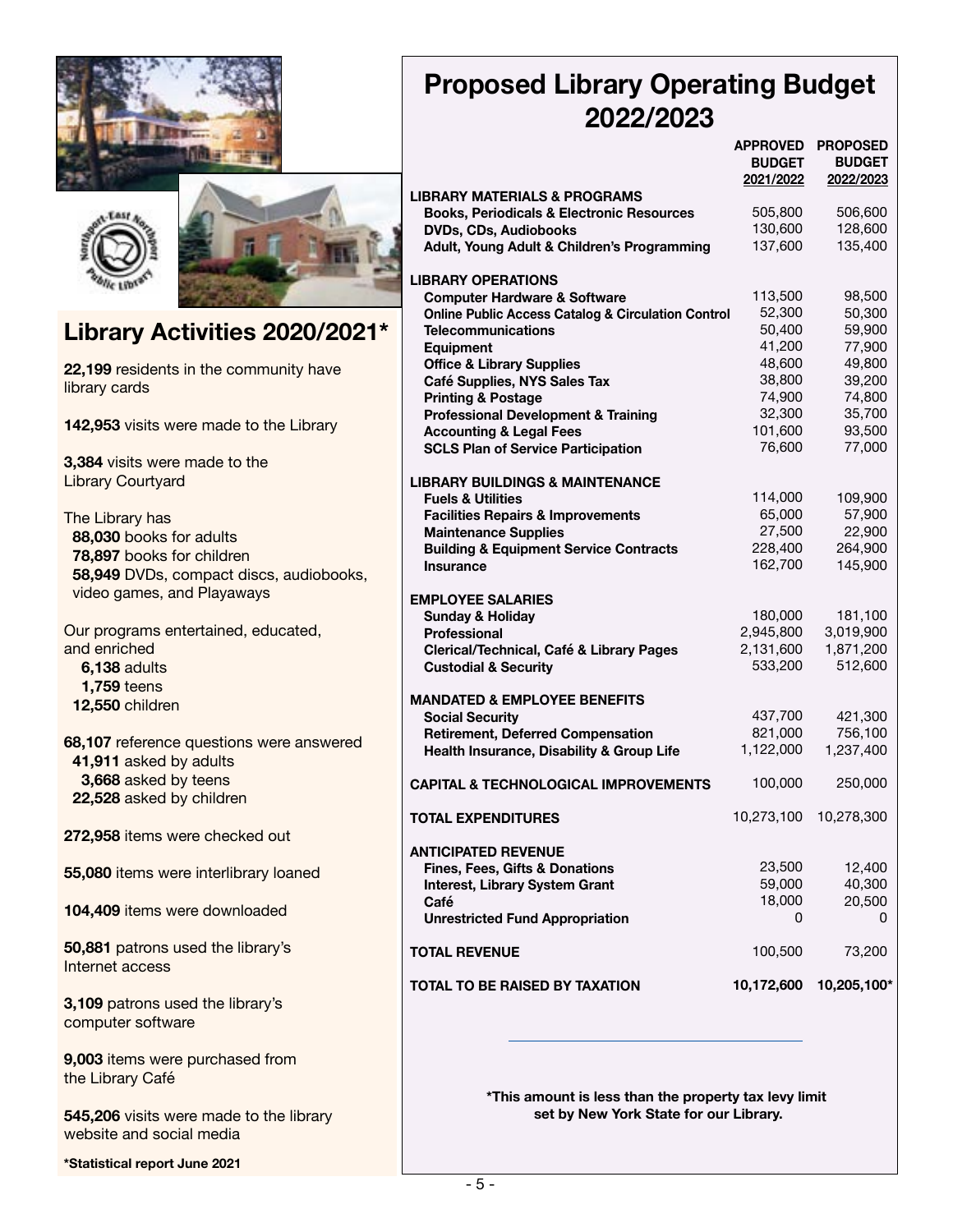# **FOR TEENS**



 *Most teen programs will be offered virtually through Zoom; however, some will be held in person at the Library. Please note the icon next to each program to determine the format. Masks are required for all individuals attending programs at the Library. All teen programs, Take and Make Kits, and volunteer opportunities are limited to Northport-East Northport Public Library cardholders only. You may register on the library website, www.nenpl.org, using your library card barcode and password, or contact the Library at (631) 261-6930 or (631) 261-2313 for assistance.*

**Registration for Teen Programs and Volunteer Opportunities begins March 1.**

## **Nintendo Night: Racing Games**

### **Friday, March 11, 7:00–8:30 p.m.**

 Join your fellow gaming fans in this celebration of all things Nintendo! We will discuss the history of Nintendo games, participate in a quiz and fan art contest, and make a cool craft. This month we will be discussing the racing game genre. Pick up your participation packet at the Teen Center by March 11. **[NENY960](https://www.nenpl.org/events/nintendo-night-racing-games-zoom)**

## **Clay Class: Cute Kelpie Horse**



 Kick back, relax, and make something cool using air dry clay. This month we will make a cute mythical Kelpie horse. Pick up your participation packet at the Teen Center by March 12. **[NENY961](https://www.nenpl.org/events/clay-class-cute-kelpie-horse-zoom)**

### **Snack Around the World: Ireland**

### **Friday, March 18, 7:00–8:00 p.m.**

Discover the culinary delights of different countries in this discussion club. We will sample two different international snacks and discuss our favorite international media. Pick up your participation packet at the Teen Center by March 18. **[NENY962](https://www.nenpl.org/events/snack-around-world-ireland-zoom)** *Note: Snack foods may contain potential food allergens. Please review ingredients with a parent or guardian before eating this food.*

# **Take and Make Kits**

### **Registration and pickup begin March 1.**

 Kits are to be picked up at the Teen Center. All materials are provided. Please note: *Your registration will be canceled if kit is not picked up by March 23*.

# **Kawaii Shrinky Dinks**



### Make some fun kawaii shrinky dinks with templates and permanent markers. **[NENY963](https://www.nenpl.org/events/kawaii-shrinky-dinks-take-and-make)**



### **Pom Pom Coasters**

 Unwind and make two colorful coasters. **[NENY964](https://www.nenpl.org/events/pom-pom-coasters-take-and-make)**

# **Shamrock Pillow**

 Use fabric paint and some stencils to decorate a St. Paddy's Day-themed pillow. **[NENY965](https://www.nenpl.org/events/shamrock-pillow-take-and-make)**

## **Teen Volunteer Opportunities**

*Open to students in grades 7–12*

**Registration for the following Teen Volunteer Opportunities begins March 1.** *You may choose one Volunteer Opportunity in addition to Teen Advisory Board.*

### **Forever Treasures Volunteers**



**(EN) Wednesday, March 9, 6:45–8:00 p.m.**

 Assist children with decorating a trinket box and earn 1.25 hours of community service credit. **[NENY966](https://www.nenpl.org/events/forever-treasures-volunteers)**

# **Teen Advisory Board: Decorated Aprons**



### **(N) Wednesday, March 30, 7:00–8:00 p.m.**

 Decorate aprons for those who donate their time in local soup kitchens or those who serve at our local senior center. Earn one hour of community service credit. **[NENY967](https://www.nenpl.org/events/teen-advisory-board-decorated-aprons-person)**

### **Kindness Canvas**

Decorate a 3" x 3" canvas with an inspirational scene or quote for senior living residents. Craft kits containing all the materials needed for the program will be available to pick up at the Teen Center. All completed canvases need to be returned to the Teen Center by March 23. Earn 1.5 hours of community service credit. **[NENY968](https://www.nenpl.org/events/kindness-canvas)**

### **Spring Wreaths**

Pick up a packet at the Teen Center which contains all the materials and instructions needed to make a wreath for local senior living residents. Completed wreaths must be returned by March 23. Earn 1.5 hours of community service credit. **[NENY969](https://www.nenpl.org/events/spring-wreaths)**

### **Database Review**

Learn about the library's databases and gain community service hours. Investigate three databases from the library's collection, and write a 250-300 word review. Submit your review by March 31 to: **teenvolunteer@ nenpl.org**. Earn 1.5 hours of community service credit. **[NENY970](https://www.nenpl.org/events/database-review)**



### **Check out our Teen Activity Packs!**

 These kits include items such as a yo-yo, binoculars, or playing cards, and a book that teaches you how to master a new skill! To check one out, simply bring the tote bag to the Circulation Desk, or ask a Teen Librarian for more information.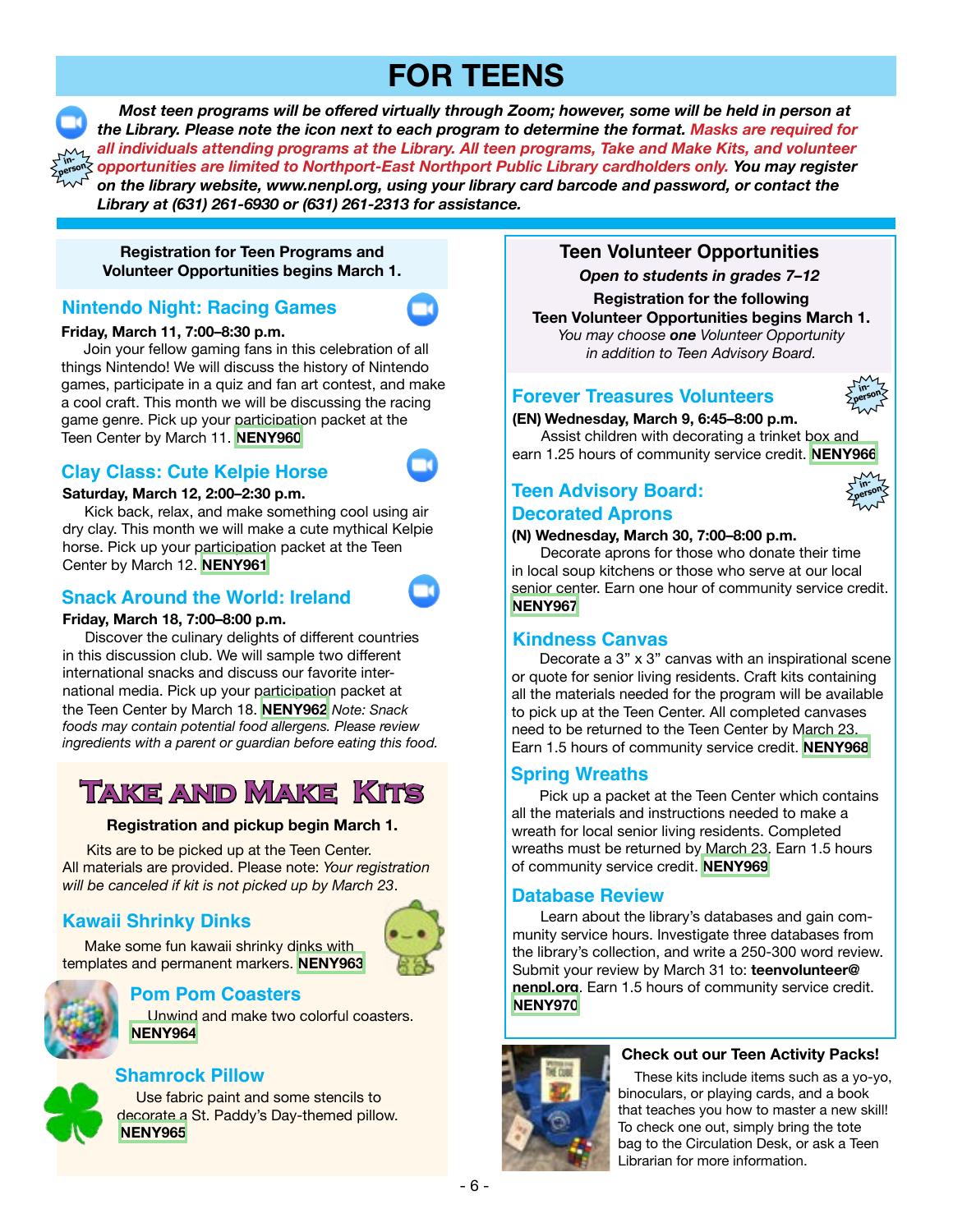# **FOR CHILDREN**

 *Children's and family programs will be offered in a variety of formats—in person, as prerecorded videos, and as kits. Please note the icon next to each program to determine the format. Masks are required for all children two years and up and adults attending programs at the Library. You may register for programs on the library website, www.nenpl.org, or contact the Library at (631) 261-6930 or (631) 261-2313 for assistance.* **person**





**in-**

**Registration for most of the following single and series Road to Reading programs is underway. (One series program per child please)**

## **Pajama Storytime Goes Green**



**(EN) Tuesday, March 15, 7:00 p.m.**  *Children birth–5 years with adult; siblings welcome* Please wear green PJs to listen to great stories featuring the color green. (30 min.) **[NENJ489](https://www.nenpl.org/events/pajama-storytime-goes-green-person)**

# **Books a Poppin'**



**(EN) Fridays, March 18, 25, April 1, 10:00 a.m.**  *Children birth–5 years with adult; siblings welcome*

 We will read stories, sing songs, share rhymes and fingerplays, and have fun in this interactive storytime. (30 min.) **[NENJ491](https://www.nenpl.org/events/books-poppin-person-4)**

## **Wee Ones Fun**



### **(EN) Wednesdays, March 16, 23, 30, 10:00 a.m.**

*Children 6–23 months with adult; no siblings, please* Develop your child's early literacy and gross motor skills in this active music and movement program. (30 min.) **[NENJ490](https://www.nenpl.org/events/wee-ones-fun-person-1)**

# **Baby Signing Time**



### **(N) Wednesdays, April 6, 13, 27, 10:00 a.m.**

*Children 6–23 months with adult; siblings welcome* Learn some basic signs with your baby to enhance their developing communication skills. (45 min.) Registration begins March 21. **[NENJ492](https://www.nenpl.org/events/baby-signing-time-1)**

# **Babies Boogie**



### **(EN) Thursday, April 7, 10:00 a.m.**

*Children 6–23 months with adult; siblings welcome* Your little musician will be singing and moving to songs from around the world and keeping the beat with props and musical instruments. (45 min.) Registration

# **1, 2, 3, Learn with Me**

begins March 21. **[NENJ493](https://www.nenpl.org/events/babies-boogie-person-0)**



**(N) Thursdays, March 10, 17, 24, 31, 10:00 a.m.**  *Children 1–3 years with adult; siblings welcome*

 Child development experts are on hand to answer your questions while your children play with ageappropriate toys. An open-ended art activity and a circle time with stories and songs are also included. (60 min.) **[NENJ484](https://www.nenpl.org/events/1-2-3-learn-me-person-6)**

# **Sing & Play**

### **(EN) Mondays, March 14, 21, 28,**



**inperson**

**10:00 a.m. [NENJ486](https://www.nenpl.org/events/sing-play-person-19) or 11:00 a.m. [NENJ487](https://www.nenpl.org/events/sing-play-person-22)** *Children 1–3 years with adult; siblings welcome* Have fun with Molly Mouse. Sing songs and rhymes

while using scarves, bells, balls, and more. (30 min.)

# **Toddlers Tango**

### **(EN) Thursday, April 7, 11:00 a.m.**

*Children 2–4 years with adult; siblings welcome* Clap your hands and stomp your feet in this highenergy music and movement program. (45 min.) Registration begins March 21. **[NENJ494](https://www.nenpl.org/events/toddlers-tango-person-0)**

# **Time for Tots**

**(N) Tuesdays, March 15, 22, 29, 10:00 a.m.** 

*Children 2–5 years with adult; siblings welcome* You and your child will enjoy fun and educational activities designed to encourage early reading, math, and social readiness skills. (60 min.) **[NENJ488](https://www.nenpl.org/events/time-tots-person-10)**

# **Preschool Storytime**



**inperson**

**inperson**

**(EN) Thursdays, March 10, 17, 24, 31, 1:30 p.m.**  *Children 4–5 years, not yet in kindergarten; independent* Children listen to stories, sing songs and rhymes, and participate in hands-on activities that increase

vocabulary and letter knowledge. (40 min.) **[NENJ485](https://www.nenpl.org/events/preschool-storytime-person-2)**

### **Moms' Group**

**(EN) Tuesdays, March 15, 22, 29, April 5, 12, 10:00 a.m.** *Children birth–3 years with mother; siblings welcome*

This is a weekly discussion for moms and their children. Led by a trained facilitator, this program will introduce various topics and activities that celebrate and explore motherhood while your children play with toys beside you. (90 min.) Due to the unique nature of this program, we will not be able to accommodate drop-ins. Registration is underway. **[NENJ505](https://www.nenpl.org/events/moms-group-3)**